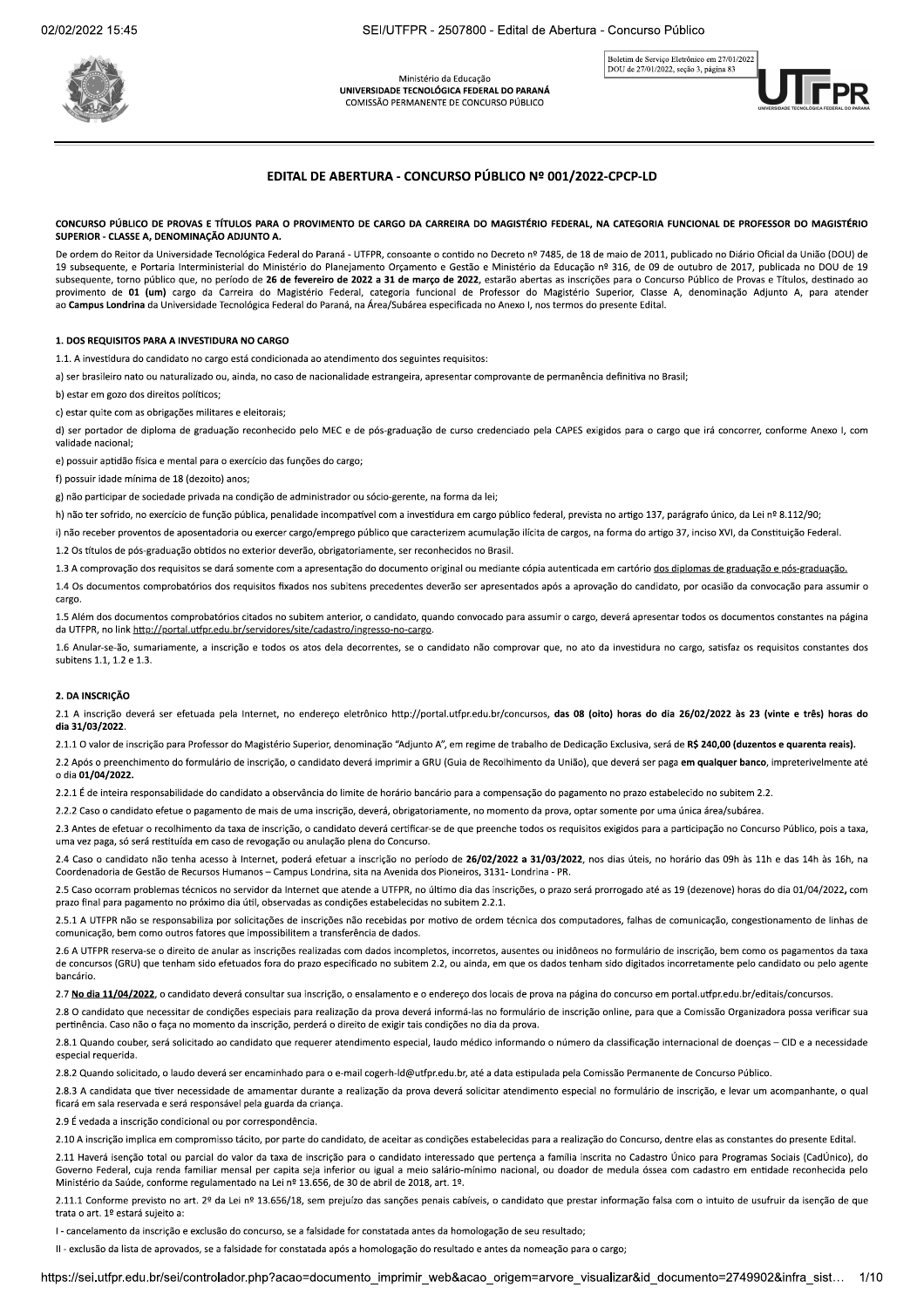III - declaração de nulidade do ato de nomeação, se a falsidade for constatada após a sua publicação.

2.12 O candidato interessado em solicitar a isenção de pagamento de taxa deverá fazê-lo no período improrrogável de 16/02/2022 a 13/03/2022.

2.12.1 Para os candidatos doadores de medula óssea, o pedido de isenção deverá ser solicitado da seguinte forma:

a) preencher todos os campos obrigatórios no formulário de inscrição:

b) marcar a opção Sim no campo referente à isenção da taxa de inscrição para os candidatos doadores de medula óssea do formulário de inscrição:

c) enviar até o dia 13/03/2022 a DECLARAÇÃO REDOME com o CÓDIGO DE VERIFICAÇÃO como comprovante de inscrição no cadastro de doadores de medula óssea em entidade reconhecida pelo Ministério da Saúde e informar, no corpo do e-mail, nome completo, cargo pleiteado, data de nascimento, número do protocolo de inscrição e CPF para o e-mail cogerh-Id@utfpr.edu.br:

d) conferir os dados e imprimir o boleto gerado no momento da inscrição, guardando-o como comprovante de inscrição, nele observando o respectivo código de acesso e o número do protocolo de inscrição para uso futuro.

2.12.2 É de inteira responsabilidade do candidato certificar-se de que a documentação enviada, conforme subitem 2.12.1, "c", foi recebida pela organizadora do concurso público, no prazo estipulado.

2.12.3 A UTFPR não se responsabiliza por documentação não recebida por motivo de ordem técnica, falhas de comunicação, dados digitados incorretamente pelo candidato ou outros fatores que impossibilitem o recebimento dos dados.

2.12.4. Serão desconsiderados os pedidos de isenção, na forma do subitem anterior, quando:

a) não for marcada a opção "Sim" no campo referente à isenção da taxa de inscrição para os candidatos doadores de medula óssea:

b) for marcada a opção "Sim" no campo referente à isenção da taxa de inscrição para os candidatos doadores de medula óssea, porém, o documento não for encaminhado no prazo e forma previstos no subitem 2.12.1;

c) o envio do documento ocorrer fora do prazo previsto no subitem 2.12.1.

2.12.5 Para os candidatos que pertençam a família inscrita no Cadastro Único para Programas Sociais (CadÚnico), do Governo Federal, cuja renda familiar mensal per capita seja inferior ou igual a meio salário mínimo nacional, o pedido de isenção deverá ser solicitado da seguinte forma:

a) preencher todos os campos obrigatórios no formulário de inscrição

b) marcar a opção Sim no campo referente à isenção da taxa de inscrição para os candidatos que pertençam a família inscrita no CadÚnico do formulário de inscrição;

c) inserir o Número de Identificação Social (NIS) no campo indicado no formulário:

d) conferir os dados e imprimir o boleto gerado no momento da inscrição, guardando-o como comprovante de inscrição, nele observando o respectivo código de acesso e o número do protocolo de inscrição para uso futuro.

2.12.6 Serão desconsiderados os pedidos de isenção, na forma do subitem anterior, quando:

a) o campo NIS tenha sido deixado vazio no formulário de inscrição:

b) o NIS indicado seja inválido ou inexistente:

c) o NIS não seja correspondente ao nome e CPE do candidato que solicita a inscrição.

d) preencher corretamente o número do NIS, porém, deixar de assinalar a opção Sim no campo referente à isenção da taxa de inscrição;

e) a inscrição tiver sido feita fora do prazo estabelecido no subitem 2.12

2.12.7 Os dados apresentados referentes aos pedidos de isenção nos termos do subitem 2.12.5 serão submetidos ao Ministério do Desenvolvimento Social (MDS).

2.13 A Comissão Permanente de Concurso Público não receberá pedidos de correção, alteração ou inserção de dados após efetuado o pedido de isenção. Caso necessite, o candidato deverá inutilizar o boleto e código de acesso e fazer uma nova inscrição, observado o disposto no subitem 2.12.

2.14 A simples solicitação não garante ao interessado a isenção do pagamento da taxa de inscrição

2.15 Após o encerramento do prazo estabelecido no subitem 2.12, a Comissão Permanente de Concurso Público analisará as solicitações de isenção que se enquadrem nos termos dos subitens anteriores e indicará se o candidato preenche ou não os requisitos para a concessão da isenção da taxa de inscrição.

2.16 Se for verificada a existência de mais de uma isenção deferida para o mesmo candidato, será concedida a isenção para a inscrição que tiver sido realizada por último, sendo esta identificada pelo maior número de protocolo.

2.17 Os pedidos de isenção deferidos e indeferidos serão divulgados no dia 21/03/2022, até às 18 (dezoito) horas, no endereço eletrônico do concurso (portal.utfpr.edu.br/editais/concursos).

2.18 O candidato cuja solicitação de isenção tiver sido indeferida poderá encaminhar recurso para o e-mail cogerh-Id@utfpr.edu.br, no prazo de até 48 (quarenta e oito) horas após a divulgação do resultado da isenção, informando Nome Completo, Protocolo de Inscrição e justificativa para reanálise da isenção.

2.18.1 A UTFPR não se responsabiliza por recurso não recebido por motivo de ordem técnica, falhas de comunicação, dados digitados incorretamente pelo candidato ou outros fatores que impossibilitem o recebimento dos dados.

2.19 O resultado do recurso será divulgado no dia 28/03/2022.

2.2. 2. O candidato que tiver seu recurso indeferido poderá efetivar sua inscrição efetuando o pagamento da taxa conforme o previsto no subitem 2.2.

2.21 O candidato que tiver seu pedido de isenção indeferido e que não efetuar o pagamento da taxa de inscrição na forma e no prazo estabelecido no subitem anterior estará automaticamente excluído do concurso.

#### 3. DAS VAGAS DESTINADAS ÀS PESSOAS COM DEFICIÊNCIA

3.1 Para efeitos deste edital não se aplica a reserva de vagas aos candidatos com deficiência, de que trata o art. 37, inciso VIII. da Constituicão Federal. art. 5º. § 2º da Lei nº 8112/90. e Decreto nº 5296. de 02/12/2004 e Decreto nº 9508, de 24/09/2018, tendo em vista que o presente edital oferece menos do que 5 (cinco) vagas.

3.2 Durante a validade do certame, havendo provimento a partir de 5 vagas do presente edital, poderão ser convocados candidatos aprovados nas vagas destinadas às pessoas com deficiência. observando o percentual mínimo de 5% e máximo de 20% do total de vagas do edital, independente de cargo, com arredondamento para o primeiro número inteiro subsequente, conforme disposto no art. 1º, § 1º do Decreto nº 9508, de 24/09/2018 e no art. 5º, § 2º da Lei nº 8.112, de 11/12/1990.

3.2.1 As vagas reservadas serão aplicadas ao total de vagas do edital, independentemente do cargo e/ou área e subárea.

3.2.2 A reserva de vagas será aplicada a todas as etapas do concurso público.

3.3 Somente serão consideradas pessoas com deficiência aquelas que se enquadrem nas categorias constantes no art. 4º do Decreto Federal nº 3.298, de 20.12.1999, alterado pelo Decreto Federal nº 5.296, de 02.12.2004.

3.4 O candidato que desejar concorrer às vagas definidas no subitem 3.2 deverá, no ato da inscrição, declarar-se pessoa com deficiência e quando convocado, após a aprovação, deverá submeter-se à perícia médica oficial promovida por equipe multiprofissional de responsabilidade da UTFPR, que procederá às exigências previstas na forma da lei.

3.5 O candidato com deficiência, que necessitar de tratamento diferenciado na realização das provas, deverá solicitar, no formulário de inscrição do certame, as tecnologias assistivas e as condições específicas de que necessita para a realização das provas, de acordo com o que estabelece o Anexo do Decreto nº 9508, de 24/09/2018, disponível em http://www.planalto.gov.br/ccivil\_03/\_Ato2015-2018/2018/Decreto/D9508.htm#art10.

3.6 O candidato com deficiência, que necessitar de tempo adicional para a realização das provas, deverá:

a) fazer a solicitação, preenchendo o campo destinado a esse fim no momento de inscrição;

b) encaminhar, até o final do período de inscrição, para o e-mail cogerh-Id@utfpr.edu.br, parecer atualizado, emitido por equipe multiprofissional ou por especialista nos impedimentos apresentados pelo candidato, conforme disposto no art. 4º, § 2º do Decreto nº 9508, de 24/09/2018.

3.7 As fases do certame em que se fizerem necessários serviços de assistência de interpretação por terceiros aos candidatos com deficiência serão registradas em áudio e vídeo e disponibilizadas nos períodos de recurso estabelecidos neste edital.

3.8 O candidato aprovado e convocado deverá comparecer à perícia munido de laudo médico atestando a espécie, o grau ou o nível de deficiência, com expressa referência ao código correspondente da Classificação Internacional de Doenças (CID), conforme especificado no Decreto Federal nº 3.298, de 20/12/1999 e suas alterações, bem como a causa provável da deficiência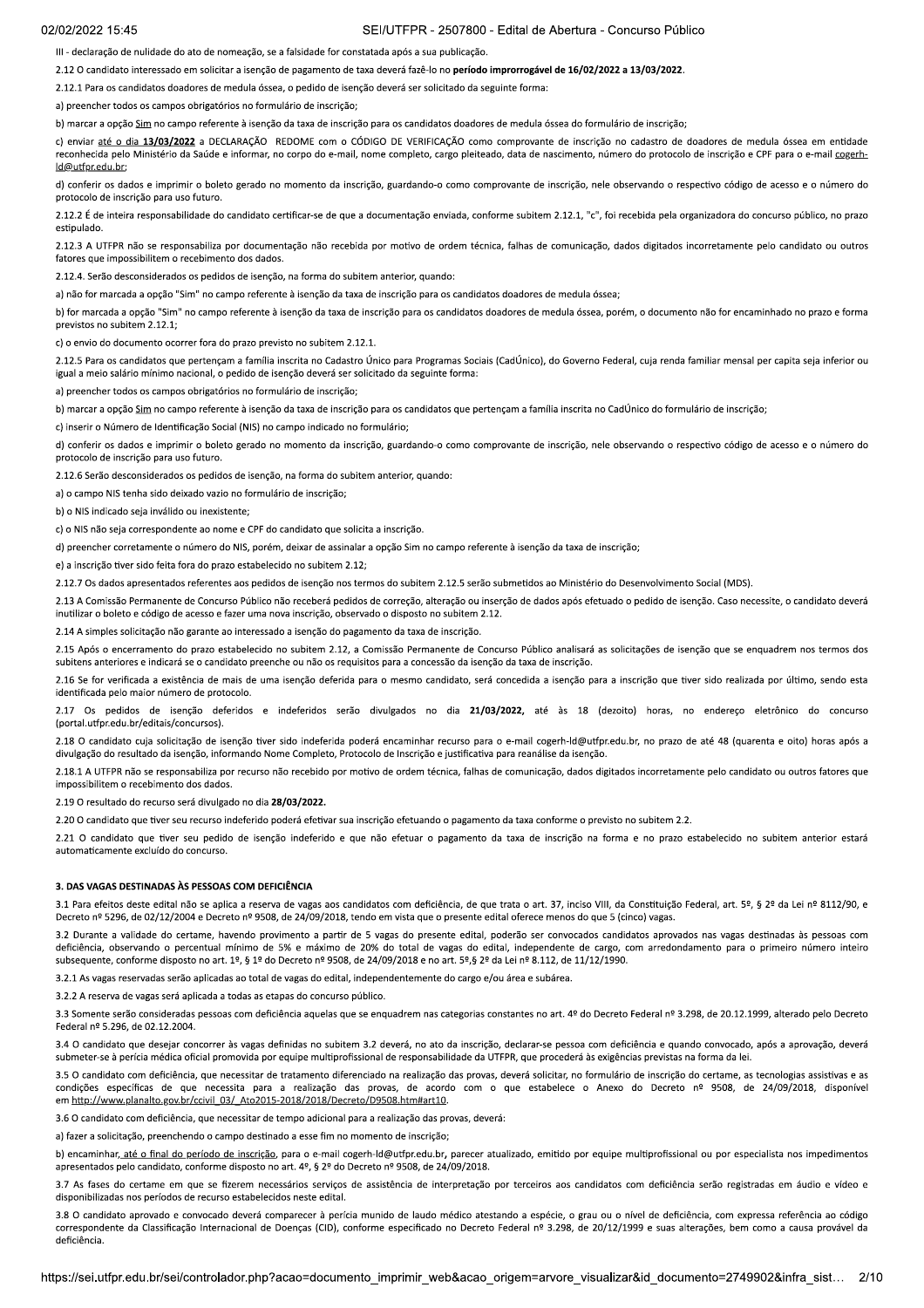# SEI/UTFPR - 2507800 - Edital de Abertura - Concurso Público

3.9 A não observância do disposto nos subitens anteriores acarretará a perda do direito ao pleito da vaga reservada ao candidato em tal condição

3.10 Caso a perícia conclua negativamente quanto à compatibilidade da deficiência com o exercício do cargo, o candidato não será considerado apto à nomeação/ contratação.

3.11 As pessoas com deficiência participarão do certame em igualdade de condições com os demais candidatos no que se refere ao conteúdo, à avaliação, aos critérios de aprovação, ao(s) horário(s), ao(s) local(is) de aplicação das provas e às notas mínimas exigidas.

3.12 O candidato que, no ato da inscrição, declarar-se como pessoa com deficiência, se classificado, figurará em lista específica e também na listagem de classificação geral.

3.13 A(s) vaga(s) definida(s) no subitem 3.2 que não for(em) provida(s) por falta de candidatos, por reprovação no certame ou na perícia médica, poderá(ão) ser preenchida(s) pelos demais candidatos, observada a ordem geral de classificação.

3.14 No caso de haver candidato aprovado para as vagas preferenciais em maior quantidade que o número de vagas preferenciais publicadas neste edital, a preferência será daquele que obtiver a maior média final, independentemente do cargo ou área/subárea em que houve a classificação, observados os critérios de desempate que constam neste Edital.

3.15 O candidato aprovado dentro das vagas preferenciais terá precedência sobre os candidatos aprovados na ampla concorrência

#### 4. DAS VAGAS DESTINADAS ÀS PESSOAS NEGRAS

4.1 Para efeitos deste Edital de Concurso Público não se aplica a reserva de vagas aos candidatos negros de que trata a Lei nº 12.990, de 09/11/2014 e Portaria Normativa nº 4, de 06/04/2018, publicada no DOU de 10/04/2018, tendo em vista que o presente edital oferece menos que 3 (três) vagas por cargo.

4.1.1 O cargo a que se refere este edital é Professor do Magistério Superior, independentemente da área/subárea.

4.2. Durante a validade do certame, havendo provimento a partir de 3 vagas de um mesmo cargo do presente edital, poderão ser convocados para o referido cargo, candidatos aprovados nas vagas destinadas às pessoas negras, observando o percentual correspondente a 20% do total de vagas por cargo, com arredondamento para o primeiro número inteiro subsequente, em caso de fração menor que 0,5 (cinco décimos), na forma da Lei nº 12.990, de 09/11/2014 e Portaria Normativa nº 4, de 06/04/2018, DOU de 10/04/2018.

4.3. No ato da inscrição do Concurso Público, poderão concorrer às vagas destinadas a candidatos negros aqueles que se autodeclararem, no ato da inscrição do concurso público, pretos ou pardos, conforme o quesito cor ou raça utilizado pelo Instituto Brasileiro de Geografia e Estatística - IBGE.

final do período de inscrição do concurso público, será facultado ao candidato desistir de concorrer pelo sistema de reserva de vagas.

4.4.1 Para a desistência, de que trata o subitem anterior, o candidato deverá encaminhar e-mail para cogerh-Id@utfpr.edu.br, informando nome completo, CPF, área/subárea, código de acesso e que não deseja concorrer às vagas destinadas às pessoas negras.

4.4.1.1 Em até 2 (dois) dias úteis após o envio da solicitação, o candidato receberá um e-mail confirmando a retirada de seu nome da listagem de candidatos que concorrem às vagas reservadas às pessoas negras. Caso não receba a confirmação, o candidato deverá entrar em contato com a Coordenadoria de Gestão de Recursos Humanos do Campus Londrina, por e-mail ou pelo telefone indicado na página do concurso.

4.5 Os candidatos autodeclarados negros, que forem aprovados no concurso público, serão convocados para Procedimento de Heteroidentificação, conforme Portaria Normativa nº 4, de 06/04/2018, publicada no DOU de 10/04/2018, antes da homologação do Resultado Final.

4.5.1 A reserva de vagas será aplicada a todas as etapas do concurso público

4.6 O Procedimento de Heteroidentificação será realizado por comissão criada especificamente para este fim, cuja competência é deliberativa.

4.6.1 As deliberações da comissão de heteroidentificação terão validade apenas para o concurso público para o qual foi designada, não servindo para outras finalidades.

4.6.2 A comissão de heteroidentificação será composta por cinco membros e seus suplentes e deverá atender ao critério da diversidade.

4.7 As formas e critérios do Procedimento de Heteroidentificação levarão em consideração exclusivamente os aspectos fenotípicos do candidato no momento da realização do Procedimento de Heteroidentificação, os quais serão verificados obrigatoriamente com a sua presença.

4.7.1 Não serão considerados quaisquer registros ou documentos pretéritos eventualmente apresentados, inclusive imagem e certidões referentes a confirmação em procedimentos de heteroidentificação realizados em concursos públicos federais, estaduais, distritais e municipais.

4.7.2 O Procedimento de Heteroidentificação será filmado.

4.8 Os candidatos convocados deverão comparecer no dia 13/06/2022, no Campus Londrina, em horário a ser divulgado juntamente com o Resultado Final Preliminar, para se submeter ao Procedimento de Heteroidentificação.

4.9 Os candidatos convocados deverão comparecer ao Procedimento de Heteroidentificação munidos de documento oficial de identificação.

4.10 Será eliminado do concurso público o candidato:

a) que não comparecer ao Procedimento de Heteroidentificação:

b) que recusar a realização da filmagem, conforme subitem 4.7.2;

c) cuja autodeclaração não for confirmada no Procedimento de Heteroidentificação, ainda que tenha obtido nota suficiente para aprovação na ampla concorrência e independentemente da alegação de boa-fé.

4.11 O resultado provisório do Procedimento de Heteroidentificação será publicado na página do concurso no dia 13/06/2022.

4.11.1 O candidato poderá solicitar o parecer da Comissão de Heteroidentificação relacionado ao seu procedimento, enviando e-mail para cogerh-ld@utfpr.edu.br. informando nome completo, CPF e código de acesso

4.12 O candidato poderá recorrer da decisão da Comissão de Heteroidentificação, no prazo de até 48 (quarenta e oito) horas após a divulgação do resultado do Procedimento de Heteroidentificação

4.12.1 O recurso poderá ser interposto de maneira:

a) Presencial, protocolado na Coordenadoria de Gestão de Recursos Humanos da UTFPR, Campus Londrina, no endereco informado no subitem 2.4

b) Online, encaminhado para o e-mail cogerh-Id@utfpr.edu.br. No corpo do e-mail, além da fundamentação do recurso, o candidato deverá informar nome completo, CPF, área/subárea e código de acesso. Anexos ao e-mail não serão considerados

4.12.1.1 A UTFPR não se responsabiliza por recurso não recebido por motivo de ordem técnica, falhas de comunicação, dados digitados incorretamente pelo candidato ou outros fatores que impossibilitem o recebimento do recurso.

4.12.2 Os recursos serão apreciados por uma comissão recursal composta por três integrantes distintos dos membros da comissão de heteroidentificação.

4.12.2.1 Das decisões da comissão recursal não caberá recurso.

4.12.3 O resultado do recurso será divulgado na página do concurso no dia 27/06/2022 e a resposta formal ao recurso será encaminhada individualmente, por e-mail.

4.13 O candidato aprovado no concurso público que tiver a sua autodeclaração confirmada no Procedimento de Heteroidentificação figurará em lista específica e também na listagem de classificação geral.

4.14 O candidato inscrito nos termos deste item participará do concurso em igualdade de condições com os demais candidatos, no que se refere ao conteúdo, à avaliação, aos critérios de aprovação, ao(s) horário(s), ao(s) local(is) de aplicação das provas e às notas mínimas exigidas.

4.15 A(s) vaga(s) definida(s) no subitem 4.2, que não for(em) provida(s) por falta de candidatos, por reprovação no concurso ou no Procedimento de Heteroidentificação, será(ão) preenchida(s) pelos demais candidatos, observada a ordem geral de classificação.

4.16 A classificação dos candidatos aprovados nas vagas destinadas aos negros seguirá o critério de maior média final, independentemente da área/subárea, observados os critérios de desempate que constam do subitem 12 deste Edital

4.17 Havendo provimento a partir de 3 vagas de um mesmo cargo do presente edital, observando o percentual correspondente a 20% do total de vagas por cargo, o candidato aprovado dentro das vagas preferenciais para o referido cargo terá precedência sobre os candidatos aprovados na ampla concorrência.

#### 5. DA BANCA EXAMINADORA

5.1 A banca examinadora será composta por três docentes detentores de titulação igual ou superior à exigida para o cargo, tendo, no mínimo, um professor não integrante do quadro de servidores da UTFPR.

5.1.1 Mediante motivação da unidade responsável pela indicação da banca examinadora, poderão participar da banca professores de áreas correlatas às definidas no edital.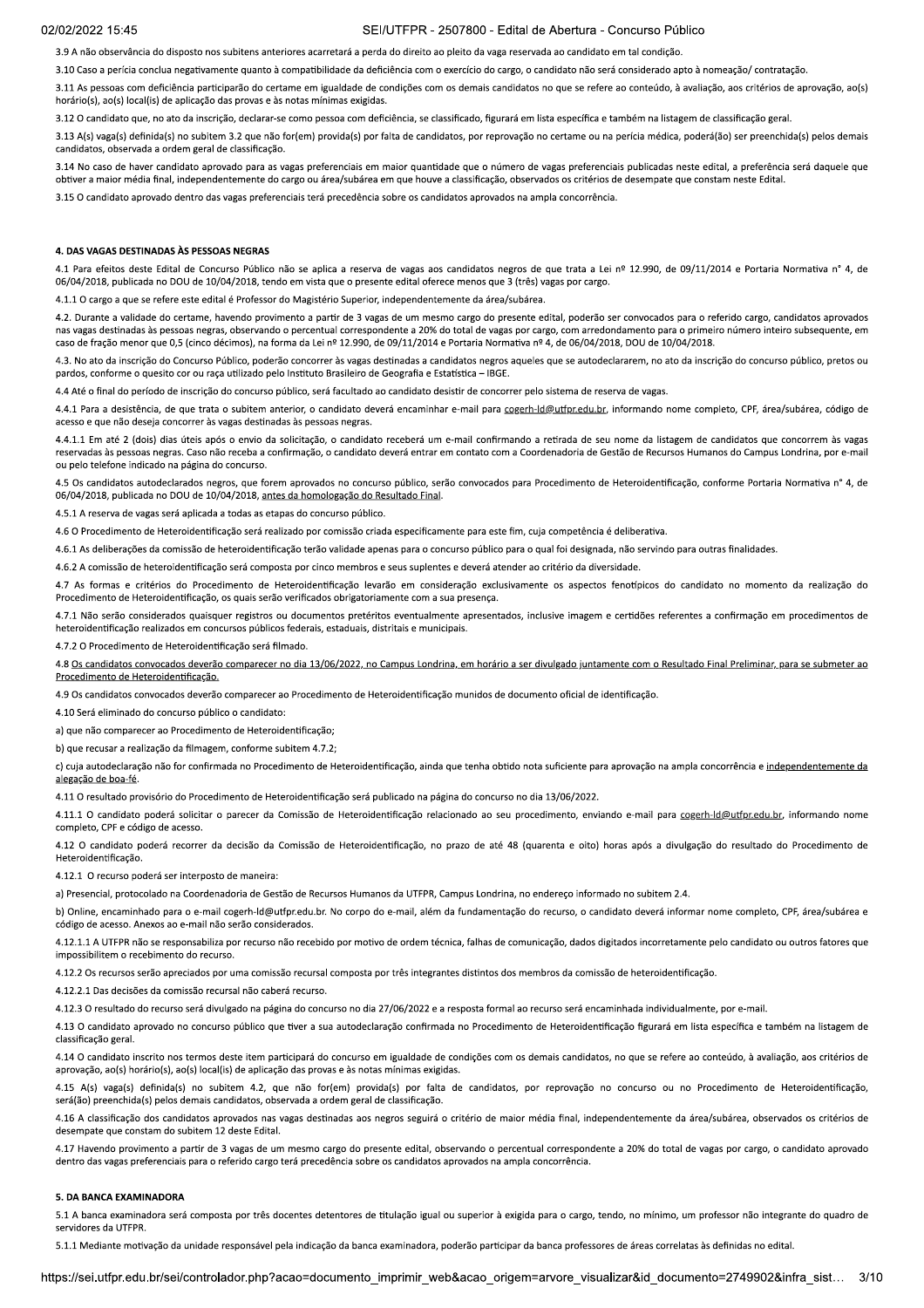# SEI/UTEPR - 2507800 - Edital de Abertura - Concurso Público

5.2 Se houver impossibilidade de indicação de docente efetivo pertencente ao campus em que ocorre o concurso público para compor a banca examinadora, poderá ser indicado como membro interno: docente aposentado da instituição, sem vínculo com outra instituição, ou docente de outros campus da UTFPR ou professor visitante da UTFPR.

5.3 Fica vedada a indicação de docente para integrar a banca examinadora, que tenha as seguintes relações com candidato

- 1. seja côniuge, companheiro ou parente consanguíneo ou afim, em linha reta ou colateral, até o terceiro grau:
- 2. tenha participado ou venha a participar como perito, testemunha ou representante, ou se tais situações ocorrem quanto ao cônjuge, companheiro ou parente e afins até o terceiro  $grain$
- 3. esteja litigando judicial ou administrativamente com candidato ou respectivo côniuge ou companheiro;
- 4. integre ou tenha integrado grupo de pesquisa ou projetos de pesquisa e extensão, na condição de coordenador ou colaborador, nos últimos cinco anos anteriores à data de publicação da portaria de composição da banca
- 5. tenha desempenhado funções como superior ou subordinado direto, inclusive em outras instituições de ensino, nos últimos cinco anos.
- 6. tenha sido orientador ou coorientador de atividades acadêmicas de conclusão de curso ou estágio pós-doutoral, de estágio ou de pós-graduação lato sensu ou stricto sensu.
- 7. tenha sido coautor de trabalhos técnico-científicos nos cinco anos anteriores à data de publicação da portaria de composição da banca. Excepcionam-se deste artigo os resumos dos trabalhos técnico-científicos publicados em anais de reuniões científicas.
- 8. que tenha amizade íntima ou inimizade notória com algum dos candidatos ou com os respectivos cônjuges, companheiros, parentes e afins até o terceiro grau;
- aplicam-se também os impedimentos e suspeições dos artigos 144 e 145 do Código de Processo Civil (Lei 13.105/2015).

5.4 Caberá recurso para impugnação de membro da banca examinadora, devidamente motivado e justificado, no prazo de 48 (quarenta e oito) horas a partir da publicação, na página do concurso, da portaria de composição da banca examinadora e da lista de candidatos inscritos no certame, conforme disposto no subitem 2.7

5.5 O recurso poderá ser interposto de maneira

a) Presencial, protocolado na Coordenadoria de Gestão de Recursos Humanos - COGERH, da Universidade Tecnológica Federal do Paraná - UTFPR - Campus Londrina, no endereco indicado no subitem 2.4

b) Online, encaminhado para o e-mail cogerh-Id@utfpr.edu.br. No corpo do e-mail, além da fundamentação do recurso, o candidato deverá informar nome completo, CPF, área/subárea e código de acesso.

5.6 É de inteira responsabilidade do candidato certificar-se de que o recurso encaminhado por e-mail, conforme subitem 5.5, "b", foi recebido pela organizadora do concurso público, no prazo estipulado no subitem 5.4.

5.6.1 A UTFPR não se responsabiliza por recurso não recebido por motivo de ordem técnica, falhas de comunicação, dados digitados incorretamente pelo candidato ou outros fatores que impossibilitem o recebimento dos dados

5.6.2 Os recursos serão apreciados pela Comissão Permanente de Concurso Público e decididos no prazo de até 10 (dez) dias úteis. O resultado do recurso será encaminhado ao interessado por e-mail e estará à disposição dos interessados na Coordenadoria de Gestão de Recursos Humanos da UTFPR, Campus Londrina.

5.6.3 Deferindo-se a solicitação de impugnação, nova portaria de designação de bança examinadora será publicada, observados os procedimentos estabelecidos neste item

#### **6. DAS PROVAS**

6.1 O Concurso constará das seguintes provas:

a) Escrita, de caráter classificatório e eliminatório;

b) de Desempenho de Ensino, de caráter classificatório e eliminatório;

c) de Prova de Memorial de Trajetória Acadêmica e Plano de Trabalho para a Instituição, de caráter classificatório; e

d) de Títulos, de caráter classificatório

6.2 Não será permitida a entrada do candidato no local das provas após o horário estabelecido.

6.3 Não haverá, sob qualquer justificativa, segunda chamada para as provas.

#### 7. DA PROVA ESCRITA

7.1 A Prova Escrita será realizada no dia 01/05/2022, às 09 (nove) horas, em local constante do ensalamento a ser divulgado conforme o subitem 2.7.

7.1.1 O acesso ao local de realização da Prova Escrita será fechado com 10 (quinze) minutos de antecedência ao início da prova.

7.1.2 Os candidatos deverão comparecer ao local da prova munidos de documento oficial de identidade original, ocorrendo a automática eliminação do candidato que assim não proceder. Caso o candidato esteja impossibilitado de apresentar documento oficial de identidade por motivo de perda, roubo ou furto, deverá apresentar documento que comprove o registro do fato em órgão policial, expedido, no máximo, há 30 dias da data da realização da prova, sendo o candidato submetido à identificação especial.

7.2 A Prova Escrita será dissertativa, com sorteio de ponto às 08 horas, sobre tema a ser sorteado dentre os tópicos que compõem o programa, que está disponível no Anexo II deste edital.

7.2.1 Após o sorteio do ponto, o candidato terá até uma hora livre para consulta bibliográfica; transcorrido esse prazo terá início a prova, com duração máxima de 03 (três) horas.

7.2.2 As anotações efetuadas no período de consulta não poderão ser utilizadas na prova

7.2.3 A presença do candidato no sorteio de ponto é facultativa.

7.2.4 O número do ponto sorteado será único para todos os candidatos, respeitando-se a área/subárea escolhida.

7.3 A Prova Escrita avaliará o candidato quanto à:

a) capacidade analítica e crítica do tema, com pontuação de até 30 pontos;

b) complexidade e acuidade dos conteúdos desenvolvidos, com pontuação de até 25 pontos:

c) articulação e contextualização dos conteúdos desenvolvidos, com pontuação de até 20 pontos;

d) clareza no desenvolvimento das ideias e conceitos, com pontuação de até 15 pontos;

e) forma (uso correto da Língua Portuguesa), com pontuação de até 10 pontos.

7.3.1 Nos casos de fuga ao tema ou ausência de texto, o candidato receberá nota zero na Prova Escrita.

7.4 Na Prova Escrita, o candidato deverá portar caneta esferográfica de tinta azul, tonalidade escura, ou preta, ponta média, e outros materiais previstos pela Banca Examinadora que constem do programa da área/subárea, se for o caso.

7.5 O candidato deverá se identificar apenas na Ficha de Identificação, constante na Folha de Rosto da Prova Escrita. A existência de quaisquer outras marcas no caderno de provas implicará na eliminação do candidato do Concurso Público

7.5.1 Durante a aplicação da prova escrita serão fornecidas folhas de rascunho para anotações e que não serão utilizadas para fins de avaliação.

7.5.2 As folhas de rascunho deverão ser, obrigatoriamente, devolvidas ao término da prova, mesmo que em branco, para serem descartadas,

7.6 Durante as provas, não será permitido consulta a livros, revistas, folhetos e anotações, bem como o uso de calculadora, computadores ou outros instrumentos, exceto se previstos pela Banca Examinadora, no respectivo programa.

7.7 Serão considerados aprovados na Prova Escrita os candidatos que obtiverem nota mínima igual ou superior a 60 (sessenta) pontos e serão classificados em ordem decrescente de notas, de acordo com o número previsto no Anexo I.

#### 8. DA PROVA DE DESEMPENHO DE ENSINO

8.1 Para a Prova de Desempenho de Ensino serão convocados os candidatos na quantidade prevista no Anexo I, desde que tenham obtido nota mínima exigida para a aprovação na Prova Escrita, prevista no subitem 7.7.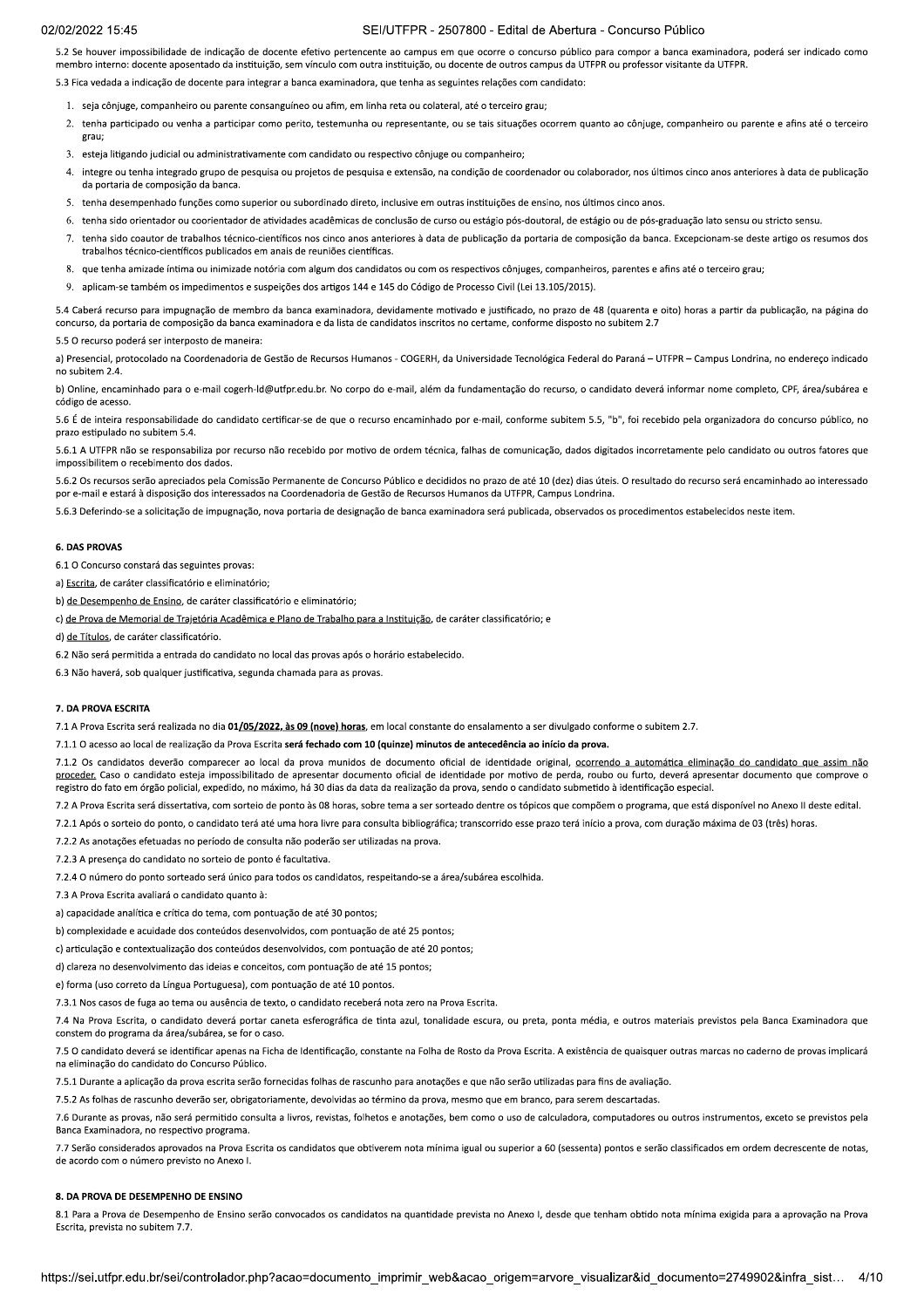# SEI/UTFPR - 2507800 - Edital de Abertura - Concurso Público

8.1.1 Caso ocorram empates na Prova Escrita, serão convocados todos os candidatos que obtiverem a mesma nota do último candidato classificado entre os aprovados dentro do limite de vagas previstas no Anexo I - PDE/PM.

8.1.2 Os candidatos não convocados para a Prova de Desempenho de Ensino estarão automaticamente excluídos do Concurso.

8.2 A Prova de Desempenho de Ensino consistirá em:

a) uma aula perante a Banca Examinadora, ministrada em Português, de no mínimo 30 (trinta) e no máximo 40 (quarenta) minutos, com a finalidade de avaliar a competência do candidato em ministrar aula com habilidade, conhecimento e atitude;

b) arguição pela Banca Examinadora sobre a Prova de Desempenho de Ensino do candidato, com duração máxima de até 20 (vinte) minutos.

8.3 Os candidatos deverão comparecer ao local da prova com, no mínimo, 15 (quinze) minutos de antecedência para sua apresentação

8.4 O tema para a Prova de Desempenho de Ensino será sorteado dentre os pontos que compõe o Programa para a área/subárea, disponível no Anexo II deste edital.

8.5 A Prova de Desempenho de Ensino será realizada no dia 22 de maio de 2022, em local e horário a serem divulgados com o resultado da Prova Escrita.

8.6 O Ponto para a Prova de Desempenho de Ensino será sorteado com 24 horas de antecedência, no dia 21 de maio de 2022, em local e horário a serem divulgados com o resultado da Prova Escrita.

8.6.1 No momento do sorteio do ponto, o candidato deverá entregar a documentação conforme disposto no subitem 9.6.

8.6.2 Os pontos sorteados serão divulgados no endereço portal.utfpr.edu.br/editais/concursos

8.6.3 O número do ponto sorteado será único para todos os candidatos, respeitando-se a área/subárea escolhida

8.7 A ordem para apresentação dos candidatos nessa prova será correspondente à ordem alfabética dos candidatos aprovados na Prova Escrita

8.8 A Prova de Desempenho de Ensino avaliará o candidato quanto à/ao:

a) Planeiamento/Plano de aula, com pontuação de até 10 pontos.

b) Conteúdo: claro, objetivo, estimulante, consistente e de acordo com o plano de aula, com pontuação de até 10 pontos.

c) Metodologia de transposição didática e utilização de recursos didáticos e tecnológicos adequados ao conteúdo abordado, com pontuação de até 15 pontos.

d) Desenvolvimento: introdução e contextualização, relevância do tema, explicação, síntese e conclusão, com pontuação de até 15 pontos.

e) Domínio das bases conceituais, com pontuação de até 10 pontos.

f) Profundidade e amplitude do conteúdo abordado, com pontuação de até 10 pontos.

g) Uso de analogias e exemplos, com pontuação de até 10 pontos

h) Uso correto e adequado do idioma e da linguagem, com pontuação de até 10 pontos.

i) Estabelecimento de relação interativa e dialógica, com pontuação de até 10 pontos.

8.9 Os recursos didáticos de que o candidato pretenda fazer uso durante a prova - com exceção de quadro, giz ou pincel e projetor multimídia - deverão ser por ele mesmo providenciados e instalados, sob sua inteira responsabilidade.

8.10 Os candidatos habilitados, ao se apresentarem para a Prova de Desempenho de Ensino nos locais e horários estabelecidos, deverão entregar à Banca Examinadora 02 (dois) Planos de Aula, com metodologias distintas e adequadas ao ponto sorteado, em três vias idênticas contendo:

a) Identificação do tema

b) Identificação dos pré-requisitos.

c) Objetivos

d) Desenvolvimento do tema.

e) Metodologia de avaliação

f) Referências

8.10.1 A banca examinadora, no momento da Prova de Desempenho de Ensino, determinará qual dos planos de aula será ministrado pelo candidato.

8.11 A Prova de Desempenho de Ensino ocorrerá em sessão pública e haverá gravação de voz.

8.11.1 Fica vedada a entrada e saída de espectadores durante a apresentação dos candidatos, sendo defeso ao público arguir quaisquer deles.

## 9. DA PROVA DE MEMORIAL DE TRAJETÓRIA ACADÊMICA E PLANO DE TRABALHO PARA A INSTITUIÇÃO

9.1 Para a Prova de Memorial de Trajetória Acadêmica e Plano de Trabalho para a Instituição serão convocados todos os candidatos que realizarem a Prova de Desempenho de Ensino.

92 A Prova de Memorial de Trajetória Acadêmica e Plano de Trabalho para a Instituição deverá descrever a trajetória acadêmica, compreendendo a exposição de modo apalítico e crítico sobre as atividades desenvolvidas pelo candidato e contemplar um plano de trabalho para a instituição, contendo todos os aspectos significativos de sua formação e trajetória profissional, envolvendo o ensino, a pesquisa e a extensão.

9.3 A Prova de Memorial de Traietória Acadêmica e Plano de Trabalho para a Instituição consistirá da submissão do candidato à arguição pela Banca Examinadora, em sessão pública e com gravação de voz

9.4 A Prova de Memorial de Trajetória Acadêmica e Plano de Trabalho será realizada no dia 23 de maio de 2022, em local e horário a serem divulgados com o resultado da Prova Escrita.

9.4.1 Os candidatos deverão comparecer ao local da prova com, no mínimo, 15 (quinze) minutos de antecedência para sua apresentação.

9.5 Fica vedada a entrada e saída de espectadores durante a apresentação dos candidatos, sendo defeso ao público arguir quaisquer deles.

9.6 Os candidatos habilitados, ao se apresentarem para a realização do sorteio do ponto para a Prova de Desempenho de Ensino, conforme subitem 8.6, deverão entregar à organizadora do certame:

a) 01 (uma) via do Currículo Lattes atualizado, impresso em frente e verso;

b) 01 (uma) via do Memorial Descritivo de Trajetória Acadêmica que conste a comprovação a que alude o subitem 10.9 em ordem de apresentação, encadernado, impresso em frente e verso e com todas as páginas numeradas, apresentando os aspectos significativos de sua trajetória acadêmica e profissional de modo analítico e crítico;

preenchida do formulário disponibilizado no Anexo III do presente edital

d) 01 (uma) via do Plano de Trabalho para Instituição (no máximo 10 (dez) páginas com formato A4, com espaçamento duplo e em letra de tamanho 11, impresso em frente e verso) contendo as principais ações que pretende desenvolver como docente no Campus Londrina da UTFPR

9.6.1 O candidato que não entregar o material referido no subitem anterior receberá nota zero na Prova de Defesa de Memorial e Plano de Trabalho para a Instituição e na Prova de Títulos 9.7 A Prova de Memorial de Trajetória Acadêmica e Plano de Trabalho será composta de:

a) exposição oral do Memorial de Trajetória Acadêmica e Plano de Trabalho para a Instituição, com duração máxima de até 20 (vinte) minutos;

b) arguição pela bança sobre o Memorial de Trajetória Acadêmica e Plano de Trabalho para a Instituição apresentado pelo candidato, respeitando-se sua pertinência à área/subárea de conhecimento do concurso, com duração máxima de até 20 (vinte) minutos.

9.8 A apresentação dos candidatos será em ordem alfabética

9.9 Para a Prova de Memorial de Traietória Acadêmica e Plano de Trabalho para a Instituição serão atribuídos os seguintes valores:

a) aderência do Plano de Trabalho para a Instituição à área/subárea do concurso e as atividades de ensino, pesquisa e extensão, até 25 pontos;

b) domínio e aderência à trajetória acadêmica do candidato dos temas descritos no Plano de Trabalho para a Instituição relacionados a ensino, pesquisa e extensão, até 25 pontos;

c) articulação dos objetivos descritos no Plano de Trabalho para a Instituição com as atividades de ensino, pesquisa e extensão desenvolvidas na UTFPR, no Campus a que se refere o concurso, até 25 pontos;

d) interação documentada e comprovada com grupos de pesquisa internacionais, até 15 pontos;

e) interação documentada e comprovada com grupos de pesquisa nacionais, até 5 pontos:

f) clareza de expressão oral e escrita, até 5 pontos

https://sei.utfpr.edu.br/sei/controlador.php?acao=documento\_imprimir\_web&acao\_origem=arvore\_visualizar&id\_documento=2749902&infra\_sist...  $5/10$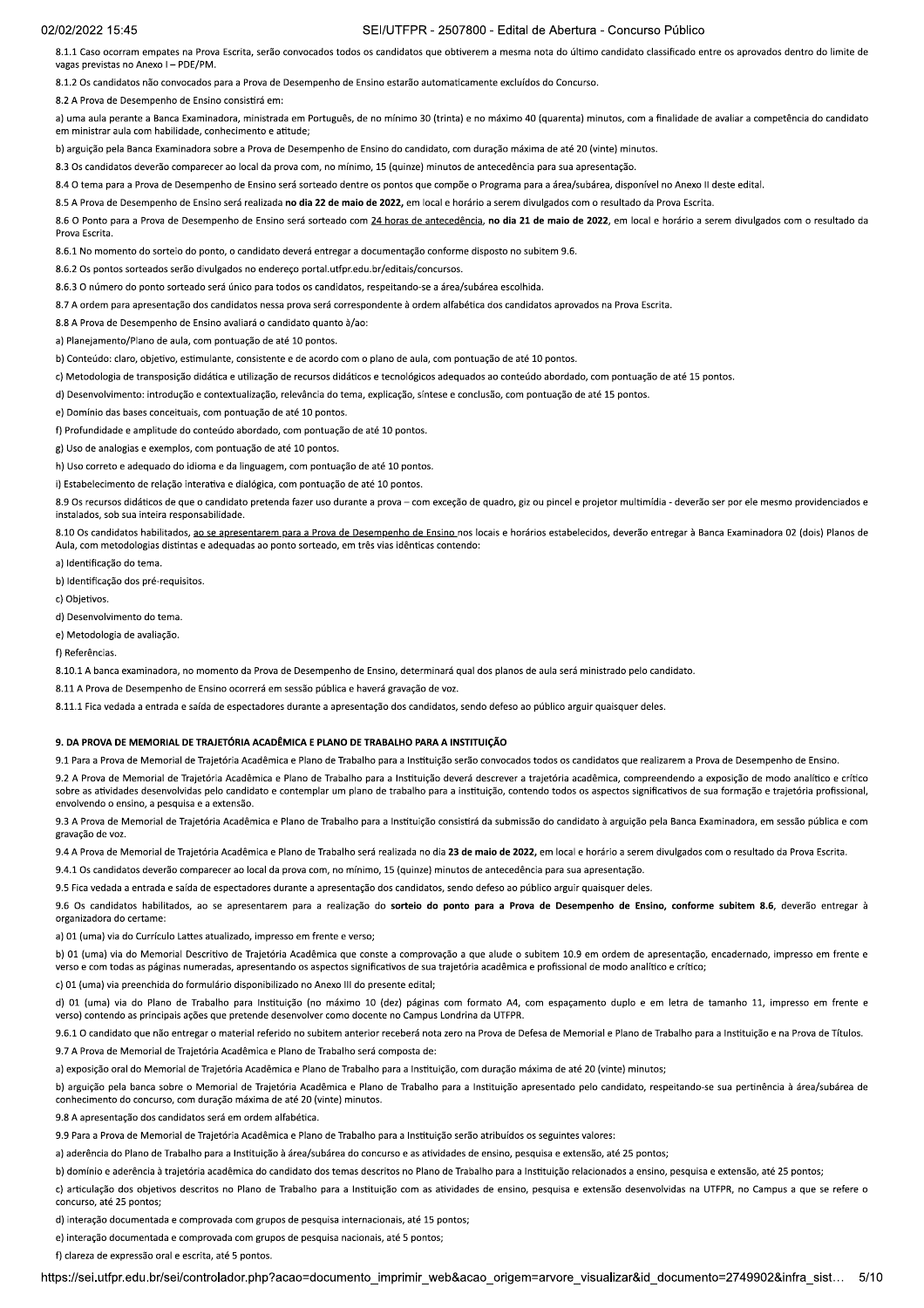## SEI/UTFPR - 2507800 - Edital de Abertura - Concurso Público

9.10 Os recursos audiovisuais que o candidato pretenda fazer uso durante a prova - com exceção de quadro, giz ou pincel e projetor multimídia - deverão ser por ele providenciados e instalados, sob sua inteira responsabilidade.

#### 10. DA PROVA DE TÍTULOS

10.1 A Prova de Títulos consistirá na validação da pontuação dos títulos apresentados pelo candidato.

10.2 Para efeito da Prova de Títulos, somente serão considerados:

a) Publicação de livros, capítulos de livros, artigos em periódicos técnico-científicos, trabalhos completos em eventos científicos nacionais e internacionais e patentes registradas e concedidas, na área a que concorre.

b) Relação dos projetos em que o candidato aparece como coordenador ou colaborador, financiados por órgãos públicos como, por exemplo, CNPg, CAPES, FINEP, etc., com cópia das cartas de aprovação, bem como do comprovante de conclusão, se for o caso; orientação de dissertação de mestrado e de tese de doutorado, anexando cópia da capa, do resumo e da página que contém a assinatura da banca examinadora; participação em bancas examinadoras de dissertação de mestrado, de tese de doutorado e de concurso público; comprovante de tempo de exercício de magistério no ensino superior; comprovante de tempo de experiência profissional, exceto magistério, na área do concurso.

10.2.1 Os documentos comprobatórios deverão constar no memorial e devem ser apresentados juntamente com o formulário de pontuação de títulos disponível no Anexo III.

10.2.1.1 O candidato que não entregar o Anexo III preenchido receberá nota zero na Prova de Títulos.

10.2.1.2 A documentação referente à Prova de Títulos deverá ser entregue no momento do sortejo do ponto para a Prova de Desempenho de Ensino, conforme subitem 9.6.

10.3 Serão considerados os títulos pertinentes à área do concurso e expedidos até a data de entrega dos títulos ou que se encontrem no prelo.

10.4 Somente serão considerados os trabalhos produzidos nos últimos 5 (cinco) anos, incluindo o ano de realização do concurso

10.5 Na Prova de Títulos, cabe à banca examinadora a ratificação ou desclassificação de documentos apresentados pelo candidato, culminando neste caso em ajuste para uma pontuação menor do que a preenchida pelo candidato.

10.6 A banca examinadora não poderá aumentar a pontuação previamente preenchida pelo candidato.

10.7 Serão conferidos e pontuados pela banca examinadora apenas os títulos dos candidatos aprovados no concurso público, para fins de classificação

10.8 O candidato com a maior pontuação na Prova de Títulos receberá nota 100 e a pontuação dos demais candidatos será calculada proporcionalmente, tendo como referência a nota do primeiro colocado

10.9 Na avaliação dos títulos, será(ão) atribuído(s) o(s) seguinte(s) valor(es):

a) publicação de livros, capítulos de livros, artigos em periódicos técnico-científicos, trabalhos completos em eventos científicos nacionais e internacionais e patentes registradas e concedidas, na área a que concorre:

1. livro: 6 pontos por livro:

2. capítulo de livro: 4 pontos por capítulo;

3. trabalhos em periódicos listados no JCR da área do concurso a que concorre:

3.1 JCR acima de 2: 15 pontos por trabalho:

3.2 JCR de 1 até 1.99: 12 pontos por trabalho:

3.3 JCR de 0,3 até 0,99: 10 pontos por trabalho;

4. trabalhos em periódicos não listados no diretório JCR:

4.1 Qualis A1: 10 pontos por trabalho

4.2 Qualis A2: 8 pontos por trabalho;

4.3 Qualis B1: 6 pontos por trabalho:

4.4 Qualis B2: 4 pontos por trabalho;

4.5 Qualis B3: 2 pontos por trabalho:

5. Trabalhos completos publicados em anais de eventos científicos, até o limite de 10 pontos:

5.1 em eventos científicos internacionais: 2 pontos por trabalho;

5.2 em eventos científicos nacionais: 1 ponto por trabalho:

6. patentes concedidas: 15 pontos por patente;

7. patentes devidamente registradas: 10 pontos por patente:

b) relação dos projetos em que o candidato aparece como coordenador ou colaborador, financiados por órgãos públicos como, por exemplo, CNPq, CAPES, FINEP, etc., com cópia das cartas de aprovação, bem como do comprovante de conclusão, se for o caso; orientação de dissertação de mestrado e de tese de doutorado, anexando cópia da capa, do resumo e da página que contém a assinatura da banca examinadora; participação em bancas examinadoras de dissertação de mestrado, de tese de doutorado e de concurso público; comprovante de tempo de exercício de magistério no ensino superior; comprovante de tempo de experiência profissional, exceto magistério, na área do concurso:

1. Projetos financiados como coordenador: 10 pontos por projeto

2. Projetos financiados como colaborador: 6 pontos por projeto.

3. Orientação: 3 pontos por orientando de mestrado

4. Coorientação: 1 ponto por orientando de mestrado.

5. Orientação: 5 pontos por orientando de doutorado

6. Coorientação: 2 pontos por orientando de doutorado.

7. Participação, até o limite de 10 pontos, em banca examinadora de:

7.1 Concurso público: 1 ponto por banca.

7.2 Mestrado: 1 ponto por banca.

7.3 Doutorado: 2 pontos por banca.

8. Comprovante de tempo de exercício de magistério superior: 3 pontos por ano, até o limite de 15 pontos.

9. Comprovante de tempo de experiência profissional, exceto magistério, na área a que concorre: 3 pontos por ano, até o limite de 15 pontos.

### 11. DA APROVAÇÃO

11.1 As provas serão avaliadas na escala de 0 (zero) a 100 (cem) pontos e serão considerados aprovados os candidatos cuja média aritmética entre as notas da Prova Escrita e de Desempenho de Ensino seja igual ou superior a 70 (setenta) e que a nota em cada uma dessas provas não seja inferior a 60 (sessenta) pontos.

### 12. DA CLASSIFICAÇÃO FINAL

12.1 Para o cálculo da nota final do candidato. será utilizada a média ponderada, atribuindo peso 2 (dois) à Prova Escrita (PE), peso 3 (três) à Prova de Desempenho de Ensino (PDE), peso 3 (três) à Prova de Memorial de Trajetória Acadêmica e Plano de Trabalho para a Instituição (PM) e peso 2 (dois) à Prova de Títulos (PT).

12.2 Em caso de empate entre dois ou mais candidatos terá preferência aquele com idade igual ou superior a 60 (sessenta) anos, conforme dispõe o parágrafo único do art. 27 da Lei nº 10.741/2003. Persistindo o empate ou em caso de não haver candidato na situação prevista no dispositivo legal em comento, terá preferência para efeito de desempate o candidato que, na seguinte ordem:

1. obtiver maior número de pontos na Prova de Desempenho de Ensino (PDE);

2. obtiver maior número de pontos na Prova de Memorial de Trajetória Acadêmica e Plano de Trabalho para a Instituição (PM);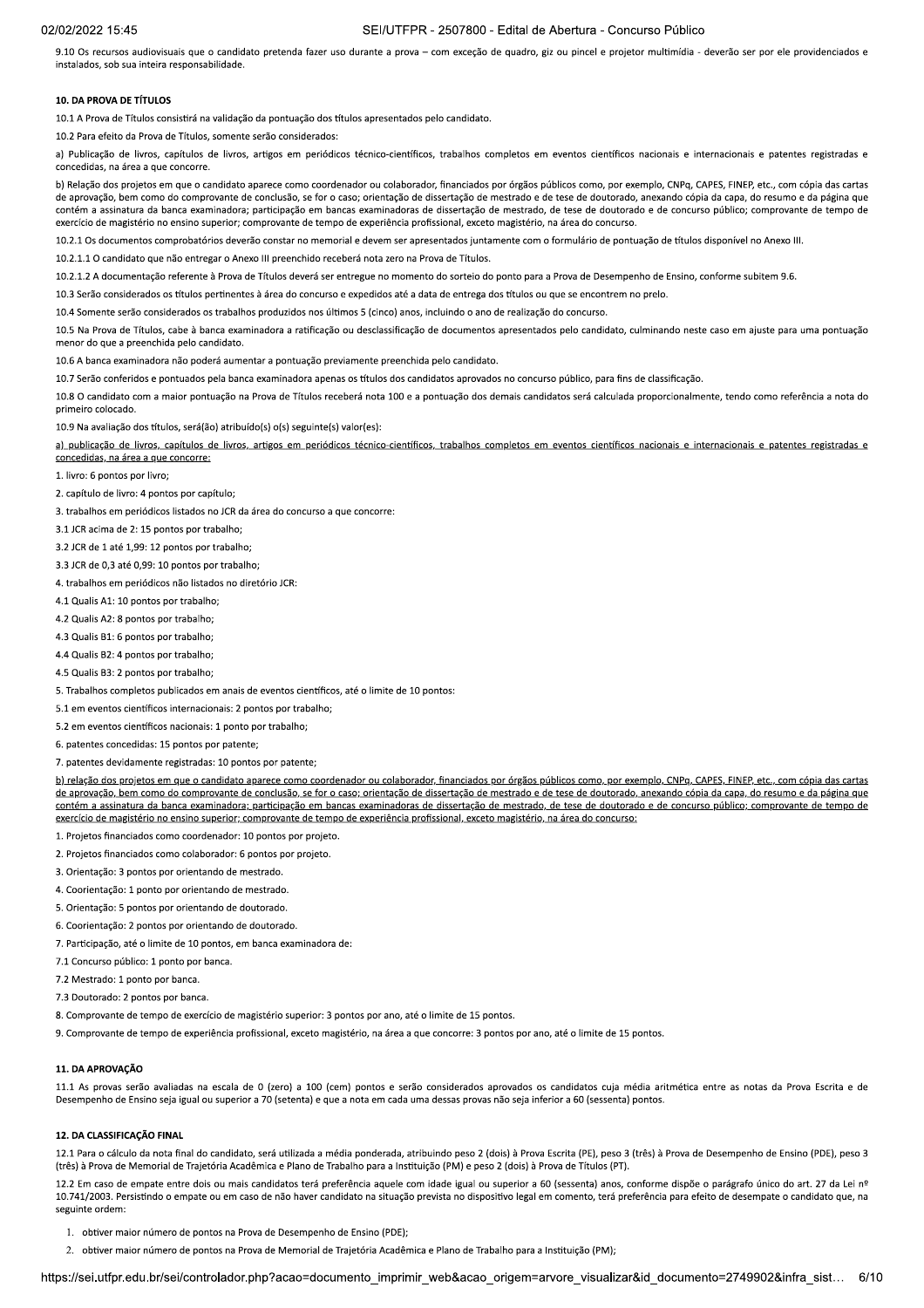- 3. obtiver maior número de pontos na Prova de Títulos (PT):
- 4. obtiver maior número de pontos na Prova Escrita (PE);
- 5. for o mais idoso.
- 6. atender às condicões do art. 440 do Código de Processo Penal, na redação dada pela Lei nº 11.689/2008.
- 7. tiver participado do Programa Nacional de Voluntariado, de acordo com o Decreto 9.149/2017, publicado no Diário Oficial da União de 29 de agosto de 2017.

12.3 Constatada a necessidade de comprovação dos critérios "6" e "7" do subitem 12.2, os candidatos empatados serão convocados a apresentarem por e-mail, em prazo estipulado no Edital de Resultado Final, documento comprobatório de tais critérios.

# 13. DA DIVULGAÇÃO DOS RESULTADOS

13.1 O resultado de cada etapa, o resultado final preliminar e o resultado final do concurso serão publicados no endereco eletrônico do concurso, em portal.utfor.edu.br/editais/concursos

13.2 Após a divulgação do resultado de cada etapa, o candidato poderá solicitar cópias das provas e planilhas referentes ao resultado da etapa que foi divulgada.

13.3 Para a obtenção do material solicitado, o candidato deverá preencher o Anexo IV, assiná-lo e encaminhá-lo, juntamente com um documento de identificação, onde conste a sua assinatura, para o e-mail cogerh-ld@utfpr.edu.br. O formato do arquivo deverá ser JPEG ou PDF e não poderá ultrapassar 20 MB.

13.4 O prazo para a solicitação da cópia das provas e planilhas será concomitante ao prazo destinado à interposição de recurso, conforme estabelecido no subitem 13.6 deste edital.

13.4.1 Não serão disponibilizadas cópias de planilhas e provas solicitadas fora do prazo previsto em edital e que sejam de etapa diversa ao período de recurso correspondente.

13.5 A Coordenadoria de Gestão de Recursos Humanos do Campus Londrina encaminhará por e-mail, no prazo de até 24 (vinte quatro) horas após a solicitação, o material solicitado pelo candidato, desde que atendidas as condições de solicitação previstas no subitem 13.3.

13.5.1 O candidato só poderá solicitar documentos referentes à sua prova, sendo vedada a entrega de materiais de outros candidatos.

13.6 No prazo de 48 (quarenta e oito) horas a partir do resultado de cada etapa, será admitido recurso, devidamente fundamentado, dirigido à Comissão Permanente de Concurso Público, em que o candidato deverá indicar com precisão os pontos a serem examinados.

13.7 O recurso poderá ser interposto de maneira:

a) Presencial, protocolado na Coordenadoria de Gestão de Recursos Humanos - COGERH, da Universidade Tecnológica Federal do Paraná - UTFPR - Campus Londrina, no endereco informado no subitem 2.4.

b) Online, encaminhado para o e-mail cogerh-Id@utfpr.edu.br. No corpo do e-mail, além da fundamentação do recurso, o candidato deverá informar nome completo, CPF, área/subárea e código de acesso. Anexos ao e-mail não serão considerados.

13.7.1 É de inteira responsabilidade do candidato certificar-se de que o recurso encaminhado por e-mail, conforme subitem 13.7. "b", foi recebido pela organizadora do concurso público, no prazo estipulado no subitem 13.6.

13.7.2 A UTFPR não se responsabiliza por recurso não recebido por motivo de ordem técnica, falhas de comunicação, dados digitados incorretamente pelo candidato ou outros fatores que impossibilitem o recebimento dos dados.

13.8 Os recursos serão apreciados pela Comissão Permanente de Concurso Público e decididos no prazo de até 10 (dez) dias úteis. O resultado do recurso será encaminhado ao interessado por e-mail e estará à disposição dos interessados na Coordenadoria de Gestão de Recursos Humanos da UTFPR, Campus Londrina

13.9 O resultado do Concurso Público, uma vez homologado pelo Reitor, será publicado no Diário Oficial da União, por meio de Edital constando a relação dos candidatos aprovados no certame, de acordo com a ordem decrescente de classificação, constituindo-se o único documento capaz de comprovar a habilitação do candidato.

13.10 O candidato não aprovado no Concurso poderá retirar seu Memorial Descritivo e Currículo Lattes documentado, em local e data a serem divulgados com o Resultado Final, no prazo de 90 (noventa) dias a contar da data de homologação do Resultado Final no Diário Oficial da União (DOU)

13.11 O material não retirado será descartado.

### 14. DO PROVIMENTO DOS CARGOS E DO APROVEITAMENTO DOS CANDIDATOS HABILITADOS

14.1 O provimento do cargo dar-se-á no nível inicial da Classe "A" da Carreira do Magistério Federal, na categoria funcional de Professor do Magistério Superior, denominação "Adjunto A", de que trata a Lei nº 12.772/2012, no regime de trabalho de Dedicação Exclusiva, com a remuneração correspondente e definida em Lei, no Regime Jurídico de que trata a Lei nº 8.112/90 ou em outro que venha a substituí-lo

14.2 São atividades das Carreiras e Cargos Isolados do Plano de Carreiras e Cargos de Magistério Federal aquelas relacionadas ao ensino, pesquisa e extensão e as inerentes ao exercício de direção, assessoramento, chefia, coordenação e assistência na própria instituição, além daquelas previstas em legislação específica (Art. 2º da Lei 12.772/12).

14.3 Os candidatos habilitados serão nomeados rigorosamente de acordo com a classificação obtida, consideradas as vagas existentes ou que venham a existir na carreira do Magistério Federal, de que trata a Lei 12.772/12, na área/subárea do Concurso e/ou em outras correlatas, do Quadro de Pessoal da Universidade Tecnológica Federal do Paraná - Campus Londrina, devendo ministrar aulas em todos os níveis de ensino da UTFPR.

14.4 Além da área/subárea para a qual foi nomeado, o candidato deverá, eventualmente, assumir aulas de área/subárea correlata, desde que possua qualificação para isso.

14.5 A classificação do candidato não assegurará o direito ao seu ingresso automático no cargo para o qual se habilitou, mas apenas a expectativa de nele ser investido. A UTFPR reserva-se o direito de chamar os habilitados na medida das necessidades da Administração

14.6 O provimento do cargo fica condicionado à apresentação de todos os documentos originais comprobatórios dos requisitos relacionados no item 1, bem como a obtenção de atestado favorável em exame de aptidão física e mental, de caráter eliminatório.

14.7 A aptidão física e mental para o cargo será avaliada com base em

I - Exames

a) hemograma completo;

b) glicemia;

c) urina fino 1 (FAS):

d) creatinina:

e) colesterol total e triglicérides (lipidograma);

f) AST (TGO):

g) ALT (TGP);

h) citologia oncótica - papanicolau (mulheres);

i) PSA (homens acima de 50 anos);

j) mamografia (mulheres acima de 50 anos);

k) raios X de tórax PA e perfil:

I) pesquisa de sangue oculto nas fezes – método imunocromatográfico (homens e mulheres, acima de 50 anos):

m) eletrocardiograma.

II - Atestados:

a) cardiológico (levar eletrocardiograma);

b) oftalmológico;

c) psiquiátrico

14.8 Os atestados indicados no item II, alíneas "a", "b" e "c" do subitem anterior deverão ser emitidos por médicos das respectivas especialidades, em consulta com profissional de escolha do candidato habilitado e deverão estar em conformidade com os formulários específicos obtidos no link portal.utfpr.edu.br/servidores/site/documentos/cadastro/atestado-de-saudeocupacional.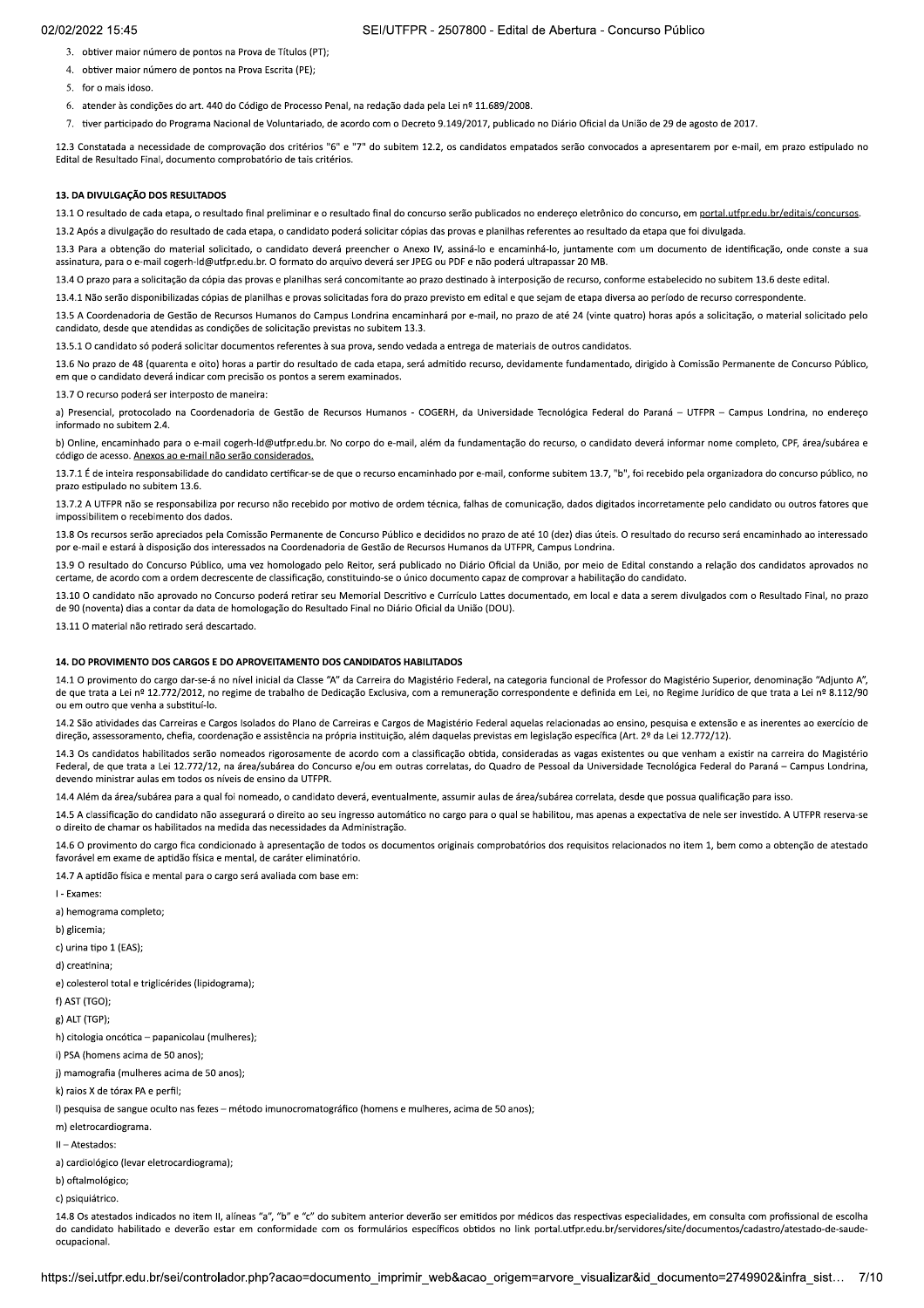14.9 Ao longo do processo admissional, ou consecutivamente a este, o candidato poderá, quando couber, a critério da administração, passar por avaliação realizada por psicólogo pertencente ao quadro da UTFPR, voltada a embasar ações institucionais de alocação e desenvolvimento de pessoas.

14.10 São fatores impeditivos ao exercício do cargo as alterações patológicas em uma ou mais das seguintes funcões psíquicas elementares: consciência, atenção, orientação, sensopercepção, afetividade, memória, pensamento.

s atestados citados no subitem 14.7, II, deverão ter como resultado a expressão "apto" ou "inapto" para o exercício do cargo objeto de aprovação no concurso público.

14.12 Os exames e atestados descritos no subitem 14.7 deverão ser apresentados ao clínico geral indicado pela UTFPR em data a ser especificada pela Coordenadoria de Gestão de Recursos Humanos de cada Campus.

14.13 Não serão aceitos pedidos de remoção ou redistribuição e nem de alteração do regime de trabalho no período de três anos após o início do exercício, salvo por estrito interesse da

14.14 A inexatidão das afirmativas ou irregularidades de documentos, ainda que verificadas posteriormente, eliminarão o candidato do Concurso, anulando-se todos os atos decorrentes da inscricão.

14.15 Após o provimento das vagas, objeto deste Edital, as listas de candidatos remanescentes aprovados neste certame poderão ser utilizadas para eventuais nomeações, para posse e exercício, nos diversos Campi da UTFPR ou por outras Instituições Federais de Ensino.

14.16 Candidatos remanescentes poderão ser nomeados em vagas a serem providas em outro município onde exista Campus da UTFPR, mediante consulta ao interessado, independentemente do local da aprovação.

14.17 A negativa do interessado em assumir em campus diverso do qual realizou o concurso o manterá na lista de espera para o Campus onde se encontra aprovado.

14.18 A UTFPR poderá fazer o aproveitamento de candidatos aprovados em certames realizados por outras Instituições Federais de Ensino.

#### 15. DAS DISPOSICÕES GERAIS

15.1 O Concurso terá validade de 01 (um) ano, a contar da data de publicação da homologação do Resultado Final no Diário Oficial da União, podendo ser prorrogado uma vez, por igual período, mediante ato próprio da autoridade competente.

15.2 A convocação dos candidatos habilitados para se manifestarem, em prazo determinado, sobre a aceitação ou não do cargo, será feita por meio de correspondência (eletrônica e/ou telegrama), não se responsabilizando a UTFPR pela mudança de endereço sem comunicação prévia, por escrito, por parte do candidato.

15.3 O candidato convocado terá 03 (três) dias úteis para manifestar-se sobre a aceitação ou não do cargo e mais 03 (três) dias úteis para apresentar à Coordenadoria de Gestão de Recursos Humanos a documentação exigida para a sua nomeação.

15.4 O não pronunciamento do candidato habilitado no prazo estabelecido para esse fim facultará à Administração a convocação dos candidatos seguintes, sendo seu nome excluído do Concurso.

15.5 O candidato convocado poderá solicitar a sua reclassificação para a última posição da lista de candidatos classificados.

15.5.1 A solicitação de que trata o subitem anterior deverá ser formalizada pelo candidato mediante a assinatura de termo em caráter irretratável, ocasião em que lhe serão apresentados todos os efeitos administrativos e jurídicos decorrentes de sua decisão.

15.5.2 Na hipótese de o candidato ter sido nomeado para o cargo, a solicitação de que trata o subitem 15.5 deverá ser protocolada junto ao órgão ou entidade durante o prazo legal para a posse

15.5.3 A nomeação do candidato cuja solicitação tenha sido realizada nos termos do subitem 15.5.2 será tornada sem efeito e publicada no Diário Oficial da União, e também na página do certame, ocasião em que será divulgada a sua opção de reclassificação no concurso.

15.6 Os casos omissos serão resolvidos pela Comissão Permanente de Concurso Público.

## ANEXO I AO EDITAL Nº 001/2022 - CPCP - LD- ABERTURA

### PROFESSOR DO MAGISTÉRIO SUPERIOR - CLASSE A - DENOMINAÇÃO "ADJUNTO A"

| Área/Subárea                   | VG<br>Total | VG para<br><b>Negros</b> | VG<br>para<br><b>PCD</b> | PDE/<br>PM* | <b>CH</b> | Requisitos <sup>1</sup>                                                                                                                                                                                                     |
|--------------------------------|-------------|--------------------------|--------------------------|-------------|-----------|-----------------------------------------------------------------------------------------------------------------------------------------------------------------------------------------------------------------------------|
| Ciências<br>Humanas/Sociologia |             | 00                       | 00                       | 06          | <b>DE</b> | Graduação em Sociologia ou Ciências Sociais, com Doutorado obtido em Programa de Pós-Graduação listado na<br>Plataforma Sucupira <sup>2</sup> , ou equivalente que venha a substituí-la, na área de avaliação de Sociologia |

LEGENDA

VG total =  $n<sup>o</sup>$  de vagas totais

VG para negros =  $n^{\circ}$  de vagas para negros

VG para PCD = nº de vagas para pessoa com deficiência

PDE/PM = quantidade de candidatos a serem classificados para a Prova de Desempenho de Ensino e Prova de Memorial de Traietória Acadêmica e Plano de Trabalho para a Instituição

 $CH = \c{carea horária}$ 

DE = dedicação exclusiva

(1) Referência utilizada: Tabela de Áreas do Conhecimento da CAPES, disponível em hps://goo.gl/YoT6v7

(2) Plataforma Sucupira: https://sucupira.capes.gov.br/sucupira/

\*Quantidade aplicada na listagem específica para a classificação de candidatos que concorrem às vagas reservadas aos negros e às pessoas com deficiência.

### REMUNERAÇÃO - DEDICAÇÃO EXCLUSIVA

| Titulacão |                                         | Vencimento   Retribuição por Titulação   Total |              | Taxa de Inscrição |  |
|-----------|-----------------------------------------|------------------------------------------------|--------------|-------------------|--|
|           | Doutorado   R\$ 4.472,64   R\$ 5.143,54 |                                                | R\$ 9.616,18 | R\$ 240,00        |  |

### ANEXO II AO EDITAL Nº 001/2022 - CPCP - LD

### PROGRAMA

ÁREA/SUBÁREA: Ciências Humanas/Sociologia

1. Sociologia das profissões: teoria e casos empíricos

2. Sociologia da ciência e da tecnologia

3. Sociologia do conhecimento e epistemologia: diálogos e controvérsias

4. Fundamentos da sociologia clássica na atualidade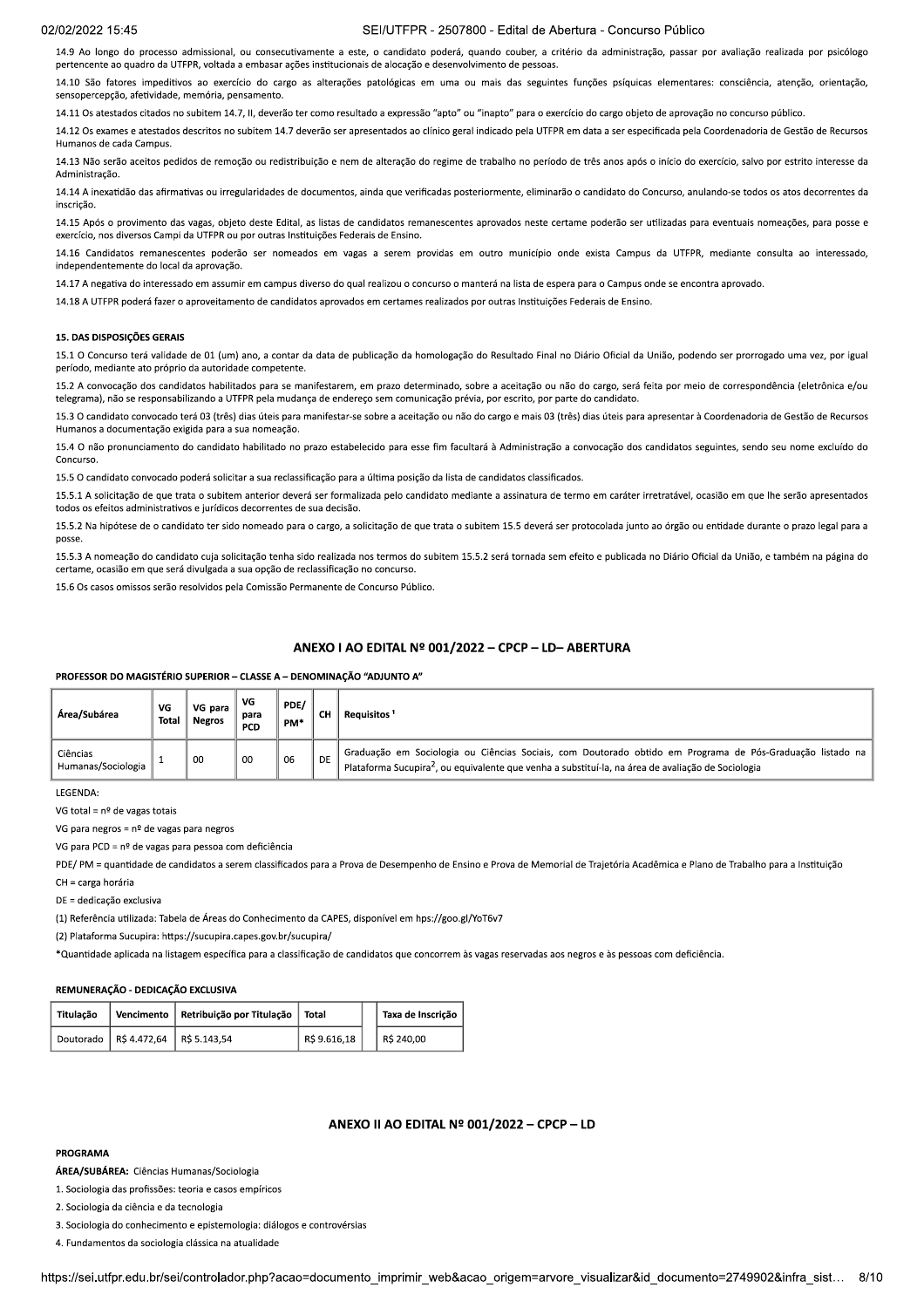SEI/UTFPR - 2507800 - Edital de Abertura - Concurso Público

- 5. Sociologia contemporânea: teoria e métodos
- 6. Raças, classes e gênero no Brasil contemporâneo
- 7. Meio ambiente e sociedade

8. Desafios da indústria 4.0 para o mundo do trabalho

Observação: O ponto sorteado para a Prova Escrita deverá ser retirado do sorteio de ponto para a Prova de Desempenho Didático.

## **REFERÊNCIAS**

A relação a seguir contempla as referências consideradas elementares, o que não impede que outras sejam utilizadas.

ANTUNES, Ricardo . O privilégio da servidão: o novo proletariado de serviço na era digital. São Paulo: Boitempo, 2018.

BOURDIEU, Pierre. Os usos sociais da ciência. São Paulo: UNESP, 2004.

CHARON, Joel M. Sociologia. São Paulo: Saraiva, 2000.

COLLINS, Harryand PINCH, Trevor. O golem: tudo que você queria saber sobre Tecnologia. São Paulo: UNESP, 2003.

DURKHEIM, Émile. Divisão do trabalho social. São Paulo: Martins Fontes, 2008.

ELIAS, Norbert. Introdução à sociologia. Lisboa: Edições 70, 2005.

FORACCHI, Marialice M.; MARTINS, José de Souza. Sociologia e sociedade: leituras de introdução à sociologia. Rio de Janeiro: LTC, 2002.

KUHN, T. A estrutura das revoluções científicas. São Paulo: Perspectiva, 1998.

LATOUR, Bruno. Ciência em ação: como seguir cientistas e engenheiros sociedade afora. UNESP, 2000.

LATOUR, Bruno, Vida de Laboratório. A Produção dos fatos científicos. Rio de Janeiro: Relume Dumará, 1997.

LIMA, Frederico O. A sociedade digital: o impacto da tecnologia na sociedade, na cultura, na educação e nas organizações. Rio de Janeiro: Qualitymark, 2000.

LOURENÇO, Alex Guimarães et al. Responsabilidade social das empresas: a contribuição das Universidades. Volume 2. São Paulo: Peirópolis, 2003.

MARX, Karl. A mercadoria. Livro 1, Capítulo 1. São Paulo: Boitempo, 2015.

ROSA, Luiz Pinguelli. Tecnociências e humanidades: novos paradigmas, velhas questões. São Paulo: Paz e Terra, 2005.

VARGAS, Milton. História da técnica e da tecnologia no Brasil. São Paulo: Unesp, 1994.

WEBER, Max. Ensaios de sociologia. Rio de Janeiro: LTC, 1982.

# ANEXO III AO EDITAL Nº 001/2022-CPCP- LD - ABERTURA

| Subitem                                                                      | Pontos por<br>subitem          | Limite por<br>subitem | Página do item<br>no Memorial | Pontos do<br>Candidato | (Exclusivo<br>UTFPR)<br>Validação da Banca |  |
|------------------------------------------------------------------------------|--------------------------------|-----------------------|-------------------------------|------------------------|--------------------------------------------|--|
| Livro                                                                        | 6/por livro                    | não há                |                               |                        |                                            |  |
| Capítulo de livro                                                            | $4$ /por<br>capítulo           | não há                |                               |                        |                                            |  |
|                                                                              | JCR acima de<br>$\overline{2}$ | 15/por<br>trabalho    | não há                        |                        |                                            |  |
|                                                                              | JCR de 1 até<br>1,99           | 12/por<br>trabalho    | não há                        |                        |                                            |  |
|                                                                              | JCR de 0,3 até<br>0,99         | $10$ /por<br>trabalho | não há                        |                        |                                            |  |
| Periódicos na área do concurso a que concorre                                | Qualis A1                      | $10$ /por<br>trabalho | não há                        |                        |                                            |  |
|                                                                              | Qualis A2                      | 8/por<br>trabalho     | não há                        |                        |                                            |  |
|                                                                              | Qualis B1                      | 6/por<br>trabalho     | não há                        |                        |                                            |  |
|                                                                              | Qualis B2                      | $4$ /por<br>trabalho  | não há                        |                        |                                            |  |
|                                                                              | Qualis B3                      | $2$ /por<br>trabalho  | não há                        |                        |                                            |  |
| Trabalhos completos em eventos científicos (trabalhos produzidos nos últimos | Internacionais                 | $2$ /por<br>trabalho  | 10,0                          |                        |                                            |  |
| 05 anos, incluindo o ano de realização do concurso)                          | Nacionais                      | 1/por<br>trabalho     |                               |                        |                                            |  |
| Patentes                                                                     | Concedidas                     | 15/por<br>patente     | não há                        |                        |                                            |  |
|                                                                              | Devidamente<br>registradas     | $10$ /por<br>patente  | não há                        |                        |                                            |  |
| Projetos financiados                                                         | Como<br>coordenador            | $10$ /por<br>projeto  | não há                        |                        |                                            |  |
|                                                                              | Como<br>colaborador            | 6/por<br>projeto      | não há                        |                        |                                            |  |

https://sei.utfpr.edu.br/sei/controlador.php?acao=documento\_imprimir\_web&acao\_origem=arvore\_visualizar&id\_documento=2749902&infra\_sist...  $9/10$